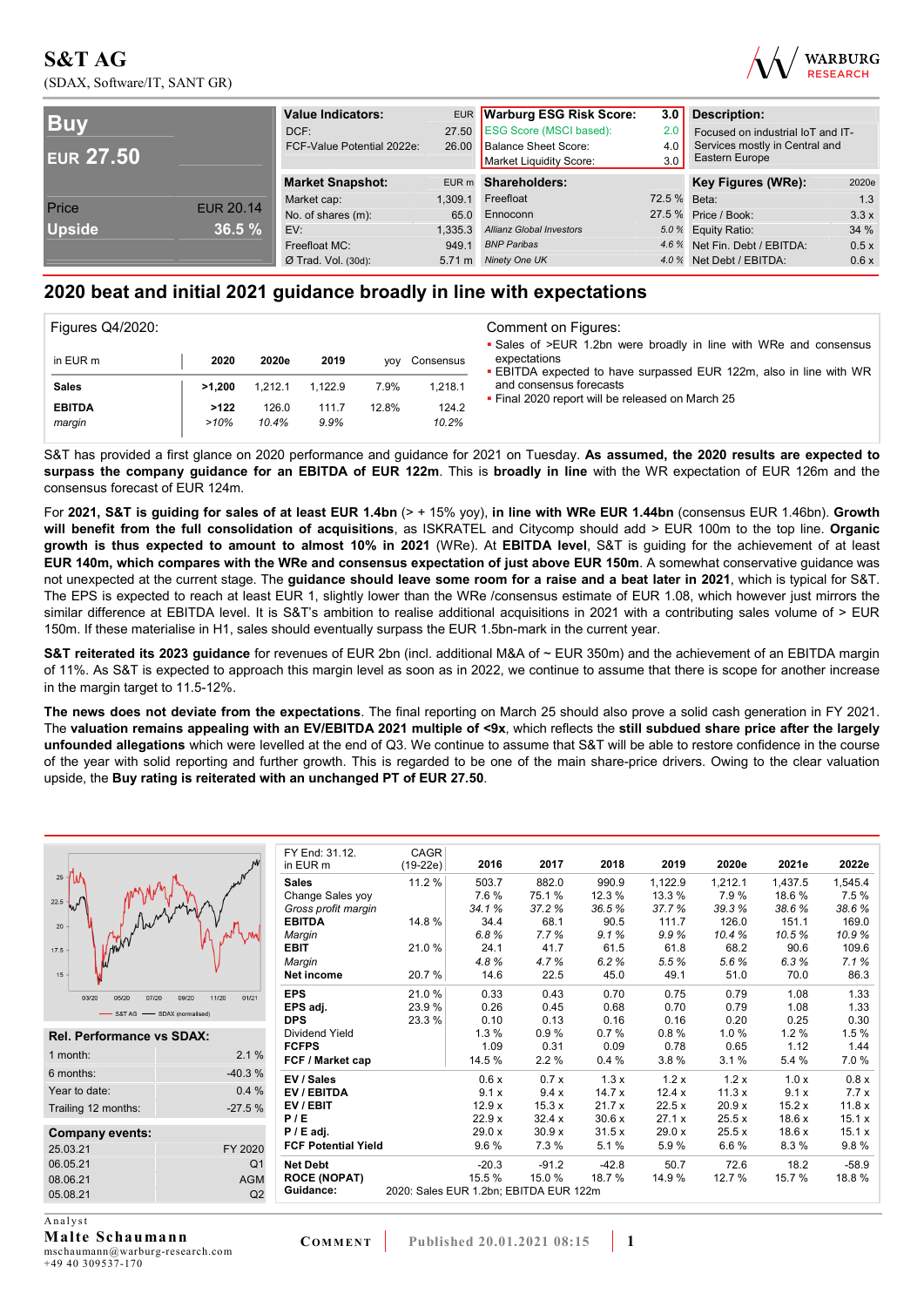

# **Company Background**

- The S&T AG is a supplier of IT services with a focus on Eastern Europe and Germany, Austria, Switzerland
- In recent years, S&T was refocused on soft- and hardware solutions aiming at the IoT-market
- The acquisition of Kontron strengthens the embedded hardware competence and provides access to industrial, medical or communication customers

# **Competitive Quality**

- The combination of S&T's software- and security-competence with Kontron's hardware expertise adds cross-selling-opportunities in the growing IoT-market, especially as security becomes an increasingly relevant feature
- Kontron's #2 positioning in the embedded computer area secures access to leading customers and provides the foundation for one of the strongest R&D pools in the embedded market in combination with S&Ts software expertise
- The cooperation with Foxconn provides access to to low cost production capabilities and can provide the foundation for additional future business areas (e.g. embedded server)
- About one-third of S&T's employees are specialised development engineers with a high level of expertise in the area of IoT niche products and embedded systems.
- S&T has been present in Eastern Europe for decades. Generally, the competitive pressure is lower in this region than in the more developed countries.

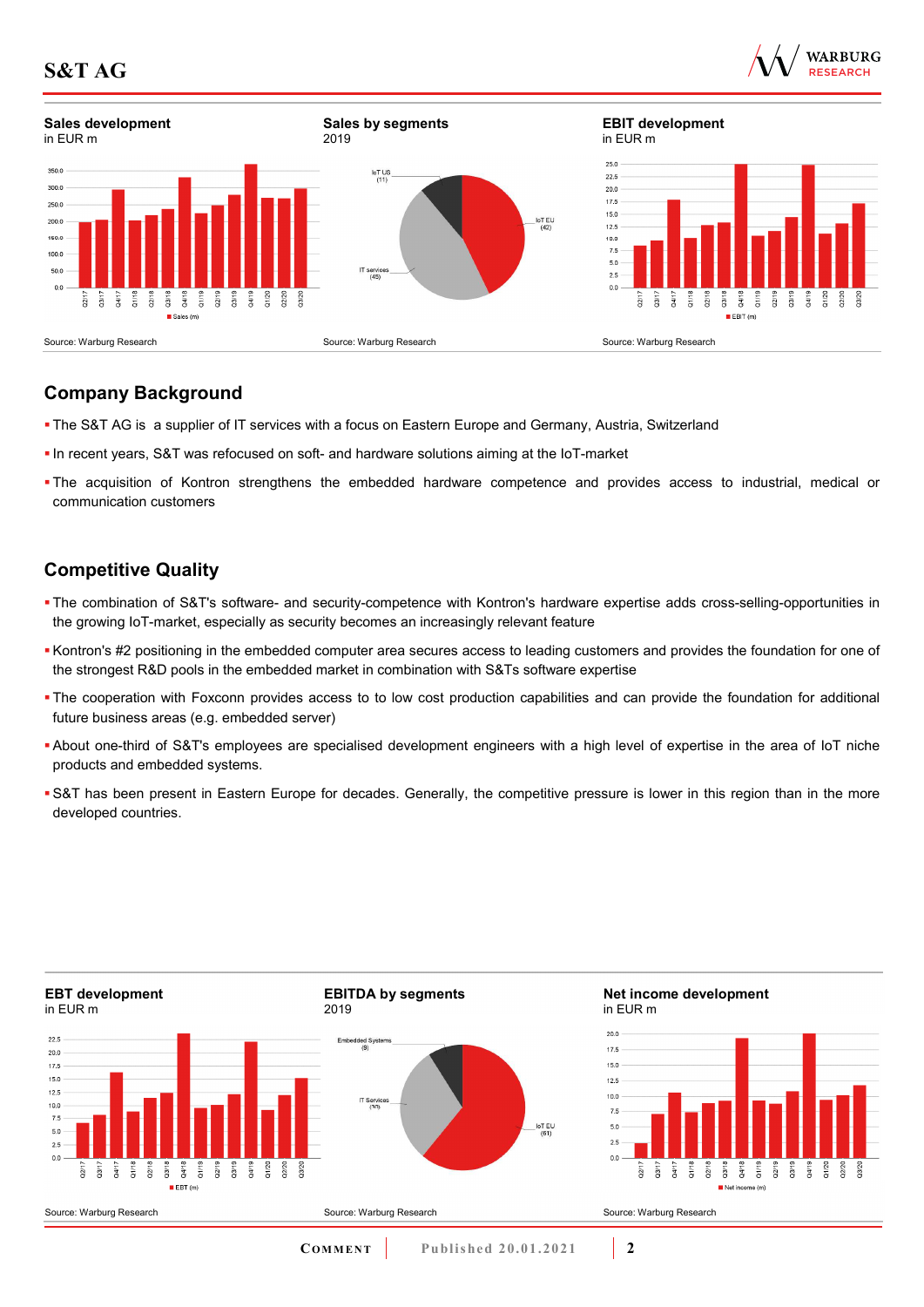

## DCF model Detailed forecast period **Transitional period** Transitional period Transitional period Transitional period Term. Value Figures in EUR m 2020e 2021e 2022e 2023e 2024e 2025e 2026e 2027e 2028e 2029e 2030e 2031e 2032e Sales 1,212.1 1,437.5 1,545.4 1,661.3 1,777.5 1,884.2 1,978.4 2,077.3 2,160.4 2,246.8 2,336.7 2,406.8 2,455.0 *Sales change 7.9 % 18.6 % 7.5 % 7.5 % 7.0 % 6.0 % 5.0 % 5.0 % 4.0 % 4.0 % 4.0 % 3.0 % 2.0 % 2.0 %* EBIT 68.2 90.6 109.6 124.6 138.6 147.0 154.3 162.0 168.5 175.3 182.3 187.7 191.5 *EBIT-margin 5.6 % 6.3 % 7.1 % 7.5 % 7.8 % 7.8 % 7.8 % 7.8 % 7.8 % 7.8 % 7.8 % 7.8 % 7.8 % Tax rate (EBT) 14.0 % 14.0 % 14.0 % 20.5 % 26.0 % 26.0 % 26.0 % 26.0 % 26.0 % 26.0 % 26.0 % 26.0 % 26.0 %*  NOPAT 58.7 77.9 94.2 99.0 102.6 108.8 114.2 119.9 124.7 129.7 134.9 138.9 141.7 Depreciation 57.8 60.6 59.4 54.8 56.9 60.3 63.3 66.5 69.1 71.9 74.8 77.0 78.6 *in % of Sales 4.8 % 4.2 % 3.8 % 3.3 % 3.2 % 3.2 % 3.2 % 3.2 % 3.2 % 3.2 % 3.2 % 3.2 % 3.2 %*  Changes in provisions 0.0 0.0 0.0 0.0 0.0 0.0 0.0 0.0 0.0 0.0 0.0 0.0 0.0 Change in Liquidity from - Working Capital 8.0 28.7 22.4 29.6 14.0 12.8 11.3 11.9 10.0 10.4 10.8 8.4 5.8 - Capex 29.5 30.5 31.0 34.1 36.4 62.2 65.3 68.6 71.3 74.1 77.1 79.4 81.0 *Capex in % of Sales 2.4 % 2.1 % 2.0 % 2.1 % 2.1 % 3.3 % 3.3 % 3.3 % 3.3 % 3.3 % 3.3 % 3.3 % 3.3 %*  Other 1.5 1.0 1.0 1.0 1.0 1.0 1.0 1.0 1.0 1.0 Free Cash Flow (WACC<br>Model) 1100 0dsh116w (w/h0O | 79.0 77.7 98.7 | 89.3 108.1 93.1 99.9 105.0 111.6 116.1 120.8 127.1 132.4 | 135<br>Model) PV of FCF 81.9 75.0 88.5 74.4 83.8 67.1 66.9 65.4 64.6 62.5 60.4 59.1 57.3 1,051 share of PVs **12.53 % 33.78 % 53.69 % Model parameter Valuation (m)** Derivation of WACC: Derivation of Beta: Present values 2032e 907 Terminal Value 1.051 Debt ratio 18.00 % Financial Strength 1.20 Financial liabilities 374 Cost of debt (after tax) 2.6 % Liquidity (share) 1.20 Pension liabilities 9 Market return 7.00 % Cyclicality 1.25 Hybrid capital 0 0 Risk free rate 1.50 % Transparency 1.60 Minority interest 8<br>Others 1.25 Market val. of investments 0 Others 2.25 Market val. of investments Liquidity 223 No. of shares (m) 65.0 **WACC 7.56 % Beta 1.30 Equity Value 1,790 Value per share (EUR) 27.54**

#### **Sensitivity Value per Share (EUR)**

|                   | <b>Terminal Growth</b> |        |       |       |                                      |       |       |                |                  | Delta EBIT-margin |           |       |       |       |                                                   |       |
|-------------------|------------------------|--------|-------|-------|--------------------------------------|-------|-------|----------------|------------------|-------------------|-----------|-------|-------|-------|---------------------------------------------------|-------|
| Beta WACC         | 1.25%                  | 1.50 % |       |       | $1.75\%$ 2.00 % 2.25 % 2.50 % 2.75 % |       |       |                | <b>Beta</b> WACC | $-1.5$ pp         | $-1.0$ pp |       |       |       | $-0.5$ pp $+0.0$ pp $+0.5$ pp $+1.0$ pp $+1.5$ pp |       |
| $1.52$ 8.6 %      | 21.79                  | 22.19  | 22.61 | 23.06 | 23.55                                | 24.08 | 24.65 | 1.52 $8.6\%$   |                  | 17.70             | 19.48     | 21.27 | 23.06 | 24.85 | 26.63                                             | 28.42 |
| $1.41 \t8.1\%$    | 23.56                  | 24.04  | 24.55 | 25.11 | 25.72                                | 26.38 | 27.10 | $1.41 \t8.1\%$ |                  | 19.32             | 21.25     | 23.18 | 25.11 | 27.04 | 28.97                                             | 30.90 |
| $1.36$ 7.8 %      | 24.55                  | 25.08  | 25.65 | 26.27 | 26.95                                | 27.69 | 28.50 |                | 1.36 $7.8\%$     | 20.24             | 22.25     | 24.26 | 26.27 | 28.28 | 30.29                                             | 32.30 |
| 1.30 $7.6\%$      | 25.61                  | 26.20  | 26.84 | 27.54 | 28.30                                | 29.13 | 30.06 | 1.30 $7.6\%$   |                  | 21 25             | 23.34     | 25.44 | 27.54 | 29.63 | 31.73                                             | 33.82 |
| $1.24$ $7.3\%$    | 26.77                  | 27.42  | 28.14 | 28.92 | 29.78                                | 30.73 | 31.78 | $1.24$ $7.3\%$ |                  | 22.35             | 24.54     | 26.73 | 28.92 | 31.11 | 33.30                                             | 35.50 |
| 1.19 $7.1\%$      | 28.03                  | 28.76  | 29.56 | 30.45 | 31.42                                | 32.50 | 33.71 | 1.19 $7.1\%$   |                  | 23.56             | 25.85     | 28.15 | 30.45 | 32.74 | 35.04                                             | 37.33 |
| $1.08\quad 6.6\%$ | 30.90                  | 31.83  | 32.86 | 34.00 | 35.27                                | 36.71 | 38.32 | 1.08 $6.6\%$   |                  | 26.38             | 28.92     | 31.46 | 34.00 | 36.54 | 39.08                                             | 41.62 |

• For the coming years, high single digit growth is expected.

**Rising software sales should result in increasing margins at group level** 

Existing tax-losses should decrease the tax-rate until 2022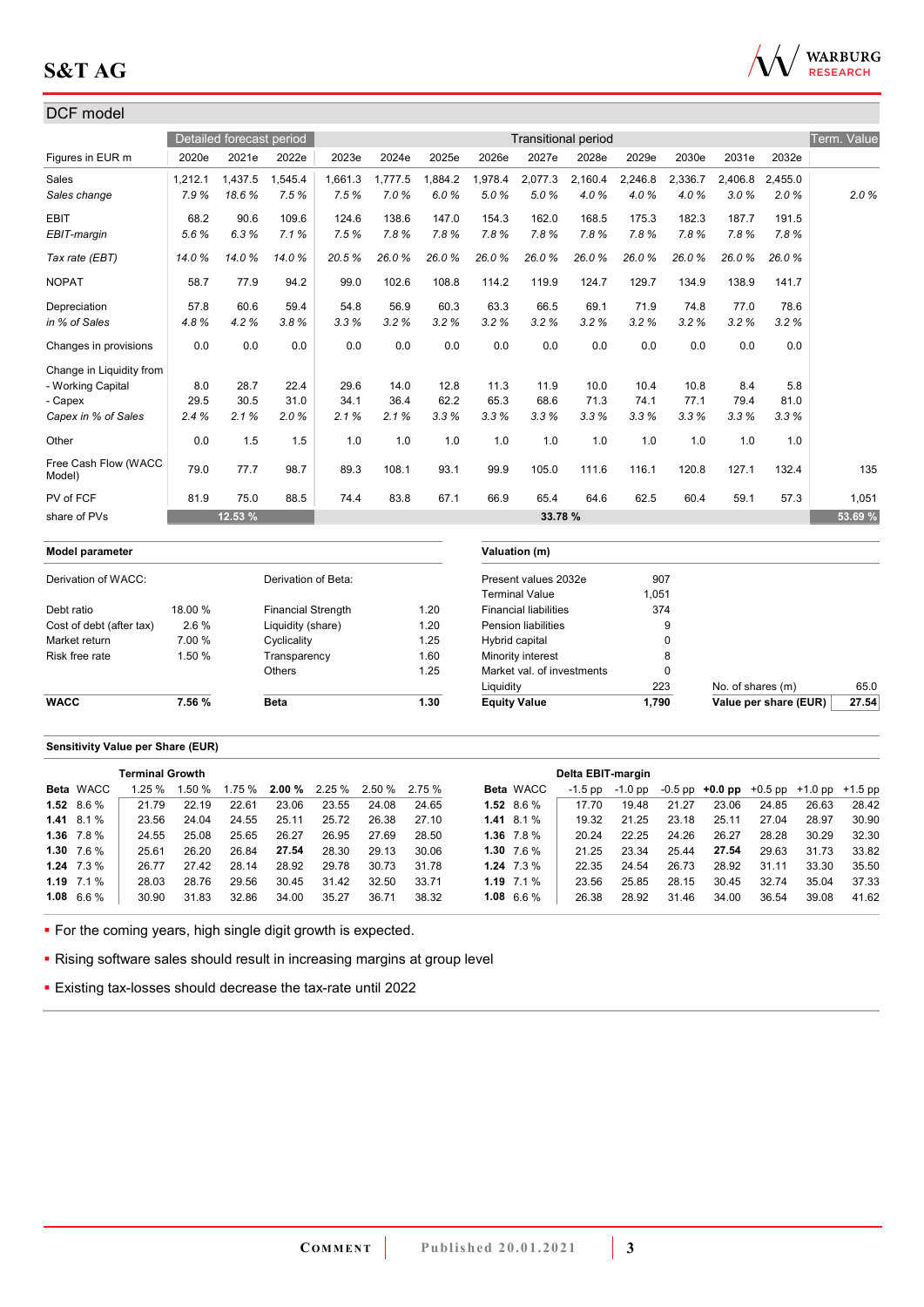

## **Free Cash Flow Value Potential**

Warburg Research's valuation tool "FCF Value Potential" reflects the ability of the company to generate sustainable free cash flows. It is based on the "FCF potential" - a FCF "ex growth" figure - which assumes unchanged working capital and pure maintenance capex. A value indication is derived via the perpetuity of a given year's "FCF potential" with consideration of the weighted costs of capital. The fluctuating value indications over time add a timing element to the DCF model (our preferred valuation tool).

| in EUR m                               | 2016   | 2017   | 2018    | 2019    | 2020e   | 2021e   | 2022e   |
|----------------------------------------|--------|--------|---------|---------|---------|---------|---------|
| Net Income before minorities           | 20.4   | 29.4   | 48.5    | 49.5    | 52.0    | 71.4    | 87.8    |
| + Depreciation + Amortisation          | 10.3   | 26.3   | 29.0    | 49.9    | 57.8    | 60.6    | 59.4    |
| - Net Interest Income                  | $-4.0$ | $-6.4$ | $-5.2$  | $-7.7$  | $-7.8$  | $-7.5$  | $-7.5$  |
| - Maintenance Capex                    | 4.8    | 15.0   | 15.0    | 15.5    | 16.0    | 16.0    | 16.0    |
| + Other                                | 0.0    | 0.0    | 0.0     | $-9.5$  | $-7.3$  | $-10.0$ | $-12.2$ |
| = Free Cash Flow Potential             | 29.9   | 47.0   | 67.7    | 82.2    | 94.3    | 113.5   | 126.4   |
| FCF Potential Yield (on market EV)     | 9.6%   | 7.3 %  | 5.1%    | 5.9%    | 6.6%    | 8.3%    | 9.8%    |
| <b>WACC</b>                            | 7.56 % | 7.56 % | 7.56 %  | 7.56 %  | 7.56 %  | 7.56 %  | 7.56 %  |
| = Enterprise Value (EV)                | 311.6  | 640.4  | 1,334.2 | 1,388.0 | 1,428.2 | 1,373.7 | 1,296.7 |
| = Fair Enterprise Value                | 395.3  | 622.3  | 895.1   | 1,087.0 | 1,247.7 | 1,501.9 | 1,672.8 |
| - Net Debt (Cash)                      | 41.3   | 41.3   | 41.3    | 41.3    | 63.2    | 8.8     | $-68.3$ |
| - Pension Liabilities                  | 9.4    | 9.4    | 9.4     | 9.4     | 9.4     | 9.4     | 9.4     |
| - Other                                | 0.0    | 0.0    | 0.0     | 0.0     | 0.0     | 0.0     | 0.0     |
| - Market value of minorities           | 0.0    | 0.0    | 0.0     | 0.0     | 8.0     | 8.0     | 8.0     |
| + Market value of investments          | 0.0    | 0.0    | 0.0     | 0.0     | 23.0    | 23.0    | 23.0    |
| = Fair Market Capitalisation           | 344.6  | 571.6  | 844.4   | 1,036.2 | 1,190.1 | 1,498.7 | 1,746.7 |
| Number of shares, average              | 44.0   | 52.5   | 64.3    | 65.9    | 65.0    | 65.0    | 65.0    |
| = Fair value per share (EUR)           | 7.83   | 10.88  | 13.13   | 15.73   | 18.31   | 23.06   | 26.87   |
| premium $(-)$ / discount $(+)$ in %    |        |        |         |         | $-9.1%$ | 14.5 %  | 33.4 %  |
| Sensitivity Fair value per Share (EUR) |        |        |         |         |         |         |         |
| 10.56 %                                | 3.57   | 6.07   | 9.08    | 11.19   | 12.86   | 16.49   | 19.56   |
| 9.56 %                                 | 4.03   | 6.79   | 10.11   | 12.44   | 14.29   | 18.22   | 21.49   |
| 8.56 %                                 | 4.59   | 7.68   | 11.38   | 13.99   | 16.07   | 20.36   | 23.86   |
| <b>WACC</b><br>7.56 %                  | 5.30   | 8.79   | 12.99   | 15.94   | 18.31   | 23.06   | 26.87   |
| 6.56 %                                 | 6.23   | 10.25  | 15.09   | 18.49   | 21.24   | 26.58   | 30.80   |
| 5.56 %                                 | 7.49   | 12.24  | 17.95   | 21.96   | 25.22   | 31.37   | 36.13   |
| 4.56 %                                 | 9.30   | 15.09  | 22.05   | 26.95   | 30.94   | 38.26   | 43.81   |

• The net income is being adjusted for the normalised tax rate (26%)

**The PV of existing tax losses (EUR 22m) is being included as an asset** 

Maintenance CAPEX include capitalised development expenses

Adjusted for IFRS 16 effect

• The value indication increases along with the positive margin development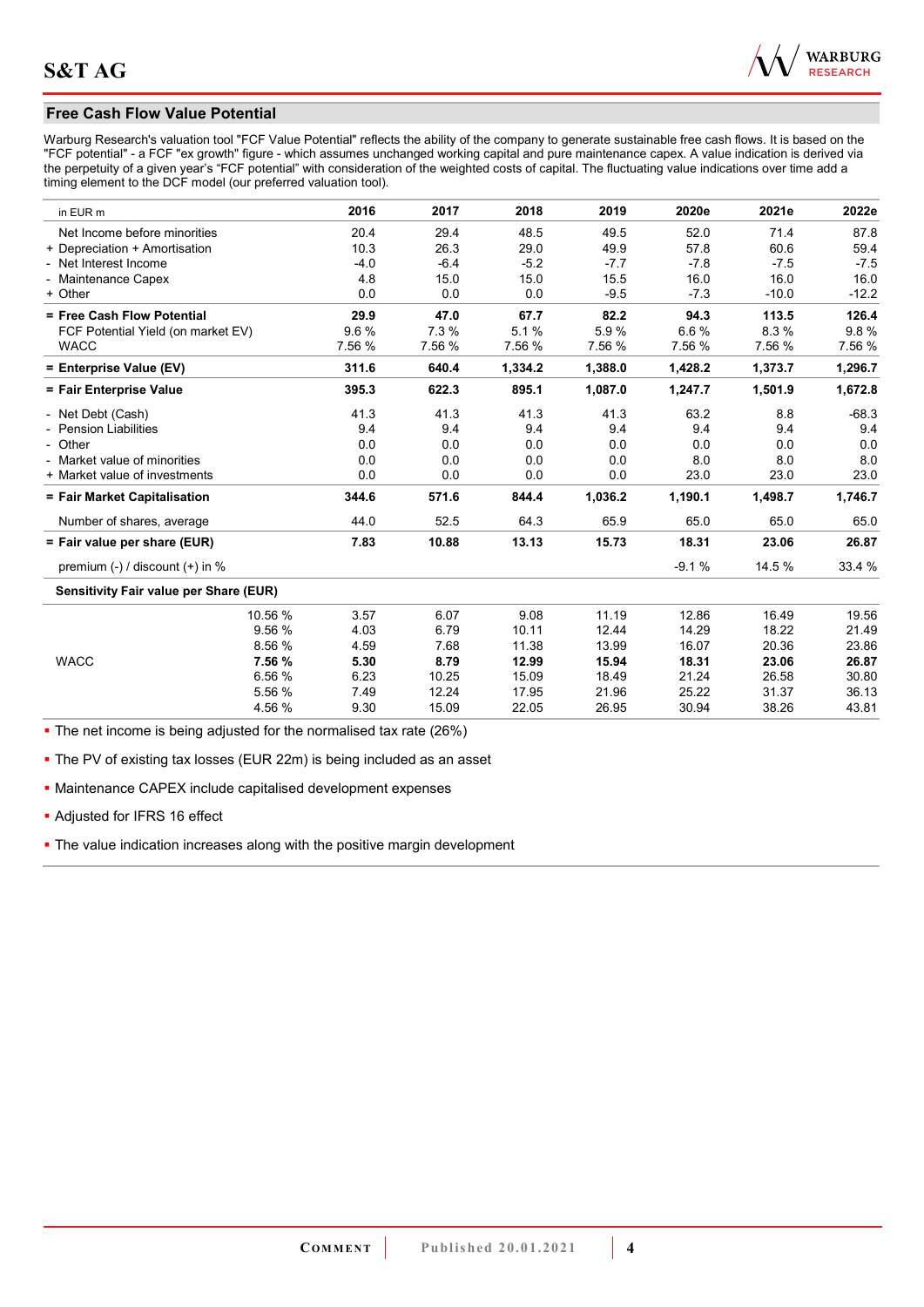

| Valuation                           |          |        |         |        |          |       |        |
|-------------------------------------|----------|--------|---------|--------|----------|-------|--------|
|                                     | 2016     | 2017   | 2018    | 2019   | 2020e    | 2021e | 2022e  |
| Price / Book                        | 2.2x     | 2.4x   | 3.9x    | 3.6x   | 3.3x     | 2.8x  | 2.5x   |
| Book value per share ex intangibles | $-0.60$  | 1.82   | 2.25    | 1.16   | 1.28     | 2.39  | 3.51   |
| EV / Sales                          | 0.6x     | 0.7x   | 1.3x    | 1.2x   | 1.2x     | 1.0x  | 0.8x   |
| EV / EBITDA                         | 9.1x     | 9.4x   | 14.7x   | 12.4 x | 11.3x    | 9.1x  | 7.7x   |
| EV / EBIT                           | 12.9x    | 15.3 x | 21.7x   | 22.5x  | 20.9 x   | 15.2x | 11.8x  |
| EV / EBIT adj.*                     | 14.7x    | 14.9x  | 22.3x   | 23.8 x | 18.7x    | 13.9x | 11.2x  |
| P / FCF                             | 6.9x     | 45.2 x | 235.0 x | 26.2 x | 31.9x    | 18.5x | 14.4 x |
| P/E                                 | 22.9x    | 32.4 x | 30.6x   | 27.1 x | 25.5 x   | 18.6x | 15.1x  |
| $P / E$ adj. $*$                    | 29.0 x   | 30.9 x | 31.5x   | 29.0 x | 25.5 x   | 18.6x | 15.1x  |
| Dividend Yield                      | $1.3 \%$ | 0.9%   | 0.7%    | 0.8%   | $1.0 \%$ | 1.2%  | 1.5%   |
| FCF Potential Yield (on market EV)  | $9.6\%$  | 7.3 %  | 5.1%    | 5.9%   | 6.6%     | 8.3%  | 9.8%   |
| *Adjustments made for: -            |          |        |         |        |          |       |        |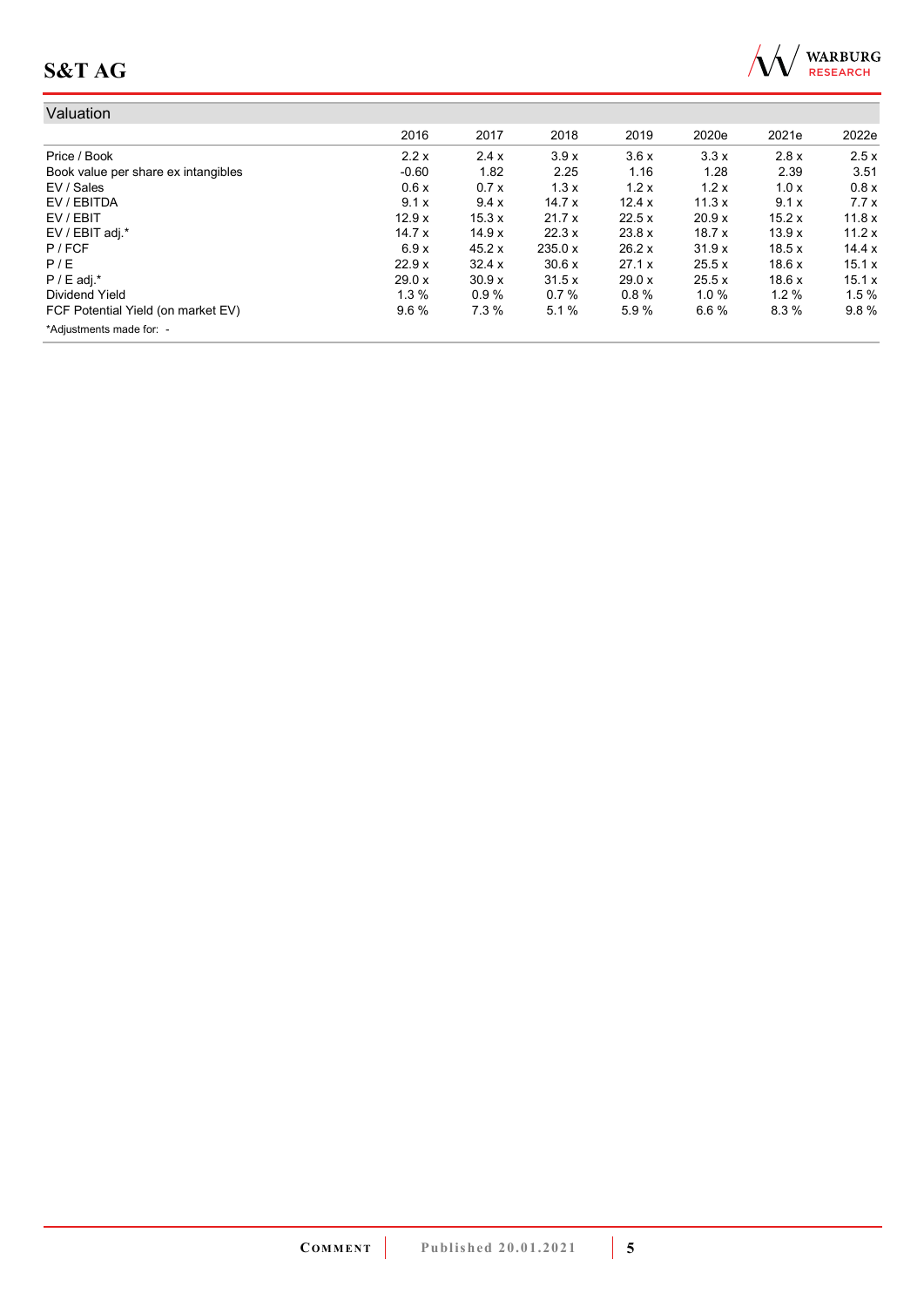## **Consolidated profit & loss**



| In EUR m                                         | 2016   | 2017  | 2018    | 2019    | 2020e   | 2021e   | 2022e   |
|--------------------------------------------------|--------|-------|---------|---------|---------|---------|---------|
| <b>Sales</b>                                     | 503.7  | 882.0 | 990.9   | 1,122.9 | 1,212.1 | 1,437.5 | 1,545.4 |
| Change Sales yoy                                 | 7.6%   | 75.1% | 12.3 %  | 13.3 %  | 7.9%    | 18.6%   | 7.5%    |
| Increase / decrease in inventory                 | 0.0    | 0.0   | 0.0     | 0.0     | 0.0     | 0.0     | 0.0     |
| Own work capitalised                             | 2.8    | 13.4  | 15.1    | 15.5    | 16.0    | 16.0    | 16.0    |
| <b>Total Sales</b>                               | 506.5  | 895.3 | 1.006.0 | 1,138.4 | 1,228.1 | 1,453.5 | 1,561.4 |
| Material expenses                                | 334.8  | 567.0 | 644.3   | 715.4   | 751.5   | 898.5   | 964.3   |
| <b>Gross profit</b>                              | 171.7  | 328.3 | 361.7   | 423.1   | 476.6   | 555.1   | 597.1   |
| Gross profit margin                              | 34.1%  | 37.2% | 36.5%   | 37.7%   | 39.3%   | 38.6%   | 38.6%   |
| Personnel expenses                               | 93.5   | 179.4 | 194.6   | 245.2   | 271.5   | 313.4   | 333.8   |
| Other operating income                           | 6.1    | 8.5   | 7.5     | 8.0     | 6.4     | 7.2     | 7.7     |
| Other operating expenses                         | 50.0   | 89.4  | 84.0    | 74.2    | 85.5    | 97.8    | 102.0   |
| Unfrequent items                                 | 0.0    | 0.0   | 0.0     | 0.0     | 0.0     | 0.0     | 0.0     |
| <b>EBITDA</b>                                    | 34.4   | 68.1  | 90.5    | 111.7   | 126.0   | 151.1   | 169.0   |
| Margin                                           | 6.8%   | 7.7%  | 9.1%    | 9.9%    | 10.4%   | 10.5%   | 10.9%   |
| Depreciation of fixed assets                     | 3.5    | 7.4   | 8.2     | 25.9    | 30.8    | 33.6    | 34.4    |
| <b>EBITA</b>                                     | 30.9   | 60.7  | 82.3    | 85.8    | 95.2    | 117.6   | 134.6   |
| Amortisation of intangible assets                | 6.7    | 18.9  | 20.8    | 24.0    | 27.0    | 27.0    | 25.0    |
| Goodwill amortisation                            | 0.0    | 0.0   | 0.0     | 0.0     | 0.0     | 0.0     | 0.0     |
| <b>EBIT</b>                                      | 24.1   | 41.7  | 61.5    | 61.8    | 68.2    | 90.6    | 109.6   |
| Margin                                           | 4.8%   | 4.7%  | 6.2%    | 5.5%    | 5.6%    | 6.3%    | 7.1%    |
| EBIT adj.                                        | 21.2   | 43.0  | 59.8    | 58.4    | 76.2    | 98.6    | 115.6   |
| Interest income                                  | 0.3    | 0.6   | 1.0     | 1.3     | 2.0     | 0.5     | 0.5     |
| Interest expenses                                | 4.4    | 6.9   | 6.2     | 9.0     | 9.8     | 8.0     | 8.0     |
| Other financial income (loss)                    | 0.0    | 0.0   | 0.0     | 0.0     | 0.0     | 0.0     | 0.0     |
| <b>EBT</b>                                       | 20.1   | 35.4  | 56.3    | 54.1    | 60.4    | 83.1    | 102.1   |
| Margin                                           | 4.0%   | 4.0%  | 5.7%    | 4.8%    | 5.0%    | 5.8%    | 6.6%    |
| <b>Total taxes</b>                               | $-0.3$ | 6.0   | 7.9     | 4.6     | 8.5     | 11.6    | 14.3    |
| Net income from continuing operations            | 20.4   | 29.4  | 48.5    | 49.5    | 52.0    | 71.4    | 87.8    |
| Income from discontinued operations (net of tax) | 0.0    | 0.0   | 0.0     | 0.0     | 0.0     | 0.0     | 0.0     |
| Net income before minorities                     | 20.4   | 29.4  | 48.5    | 49.5    | 52.0    | 71.4    | 87.8    |
| Minority interest                                | 5.8    | 6.9   | 3.5     | 0.4     | 0.9     | 1.5     | 1.5     |
| Net income                                       | 14.6   | 22.5  | 45.0    | 49.1    | 51.0    | 70.0    | 86.3    |
| Margin                                           | 2.9%   | 2.6%  | 4.5%    | 4.4%    | 4.2%    | 4.9%    | 5.6%    |
| Number of shares, average                        | 44.0   | 52.5  | 64.3    | 65.9    | 65.0    | 65.0    | 65.0    |
| <b>EPS</b>                                       | 0.33   | 0.43  | 0.70    | 0.75    | 0.79    | 1.08    | 1.33    |
| EPS adj.                                         | 0.26   | 0.45  | 0.68    | 0.70    | 0.79    | 1.08    | 1.33    |
| *Adjustments made for:                           |        |       |         |         |         |         |         |

**Guidance: 2020: Sales EUR 1.2bn; EBITDA EUR 122m**

## **Financial Ratios**

|                               | 2016    | 2017    | 2018    | 2019    | 2020e   | 2021e   | 2022e   |
|-------------------------------|---------|---------|---------|---------|---------|---------|---------|
| Total Operating Costs / Sales | 93.7 %  | 93.8 %  | 92.4 %  | 91.4 %  | 90.9 %  | 90.6%   | 90.1%   |
| <b>Operating Leverage</b>     | 2.2x    | 1.0x    | 3.8x    | 0.0 x   | 1.3x    | 1.8x    | 2.8x    |
| EBITDA / Interest expenses    | 7.9x    | 9.8x    | 14.7x   | 12.4x   | 12.9x   | 18.9x   | 21.1 x  |
| Tax rate (EBT)                | $-1.6%$ | 17.0 %  | 14.0 %  | 8.4%    | 14.0 %  | 14.0 %  | 14.0 %  |
| Dividend Payout Ratio         | 21.5 %  | 23.3 %  | 21.2 %  | 21.3%   | 25.0 %  | 22.7 %  | 22.2 %  |
| Sales per Employee            | 215,250 | 358.964 | 384,085 | 414.531 | 426.145 | 481,347 | 492,807 |

**Operating Performance** 





**Performance per Share** 

![](_page_5_Figure_10.jpeg)

in %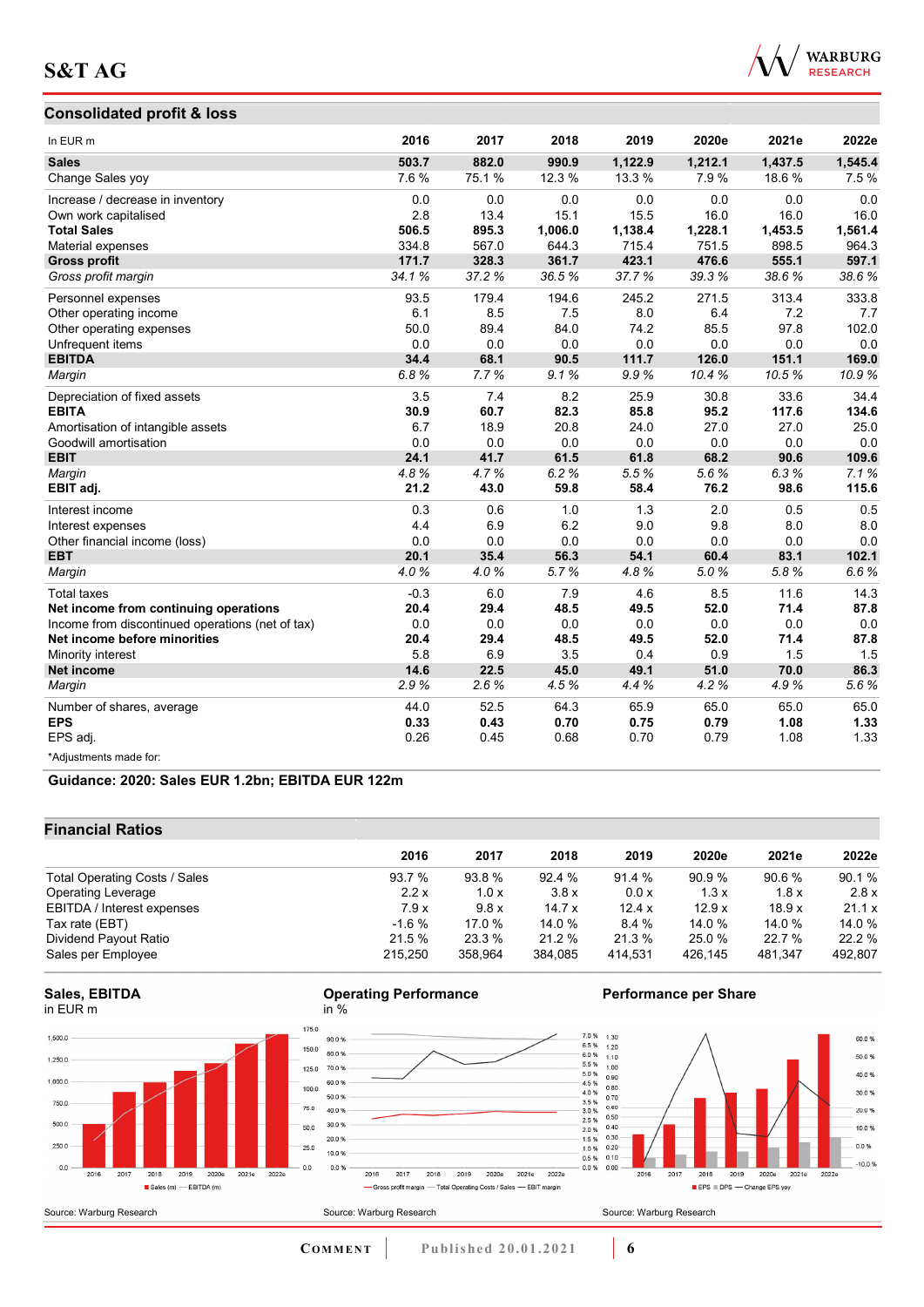#### **Consolidated balance sheet**

![](_page_6_Picture_2.jpeg)

| <b>Consolidated balance sheet</b>                       |        |        |        |         |         |         |         |
|---------------------------------------------------------|--------|--------|--------|---------|---------|---------|---------|
| In EUR <sub>m</sub>                                     | 2016   | 2017   | 2018   | 2019    | 2020e   | 2021e   | 2022e   |
| <b>Assets</b>                                           |        |        |        |         |         |         |         |
| Goodwill and other intangible assets                    | 183.2  | 189.9  | 207.6  | 294.9   | 319.4   | 313.4   | 309.4   |
| thereof other intangible assets                         | 183.2  | 85.0   | 37.6   | 47.0    | 69.5    | 63.5    | 59.5    |
| thereof Goodwill                                        | 0.0    | 104.9  | 120.0  | 194.4   | 194.4   | 194.4   | 194.4   |
| Property, plant and equipment                           | 27.5   | 31.9   | 37.1   | 99.8    | 92.5    | 68.5    | 44.1    |
| <b>Financial assets</b>                                 | 12.1   | 17.5   | 17.7   | 0.0     | 0.0     | 0.0     | 0.0     |
| Other long-term assets                                  | 0.0    | 0.0    | 0.0    | 0.0     | 0.0     | 0.0     | 0.0     |
| <b>Fixed assets</b>                                     | 222.8  | 239.3  | 262.4  | 394.7   | 411.9   | 381.8   | 353.4   |
| Inventories                                             | 84.9   | 104.0  | 130.8  | 146.8   | 155.4   | 182.0   | 193.2   |
| Accounts receivable                                     | 168.6  | 172.4  | 207.0  | 242.7   | 249.1   | 291.4   | 321.8   |
| Liquid assets                                           | 125.6  | 216.9  | 171.8  | 312.3   | 281.4   | 326.8   | 394.9   |
| Other short-term assets                                 | 66.9   | 72.1   | 76.1   | 129.3   | 129.3   | 129.3   | 129.3   |
| <b>Current assets</b>                                   | 445.9  | 565.5  | 585.6  | 831.0   | 815.2   | 929.5   | 1,039.2 |
| <b>Total Assets</b>                                     | 668.7  | 804.8  | 847.9  | 1,225.7 | 1,227.1 | 1,311.3 | 1,392.6 |
| Liabilities and shareholders' equity                    |        |        |        |         |         |         |         |
| Subscribed capital                                      | 48.9   | 63.4   | 66.1   | 66.1    | 66.1    | 66.1    | 66.1    |
| Capital reserve                                         | 44.9   | 167.8  | 177.4  | 170.1   | 170.1   | 170.1   | 170.1   |
| Retained earnings                                       | 61.9   | 79.5   | 116.2  | 154.7   | 195.1   | 251.7   | 321.3   |
| Other equity components                                 | $-1.8$ | $-5.7$ | $-3.7$ | $-18.2$ | $-26.2$ | $-14.8$ | $-13.3$ |
| Shareholders' equity                                    | 154.0  | 305.1  | 356.0  | 372.7   | 405.0   | 473.0   | 544.1   |
| Minority interest                                       | 87.0   | 26.7   | 11.3   | 12.4    | 12.4    | 12.4    | 12.4    |
| <b>Total equity</b>                                     | 241.1  | 331.9  | 367.3  | 385.1   | 417.4   | 485.4   | 556.5   |
| Provisions                                              | 50.7   | 57.9   | 42.6   | 84.3    | 64.3    | 64.3    | 64.3    |
| thereof provisions for pensions and similar obligations | 11.6   | 1.8    | 1.7    | 9.4     | 9.4     | 9.4     | 9.4     |
| Financial liabilities (total)                           | 93.6   | 123.9  | 127.2  | 353.6   | 344.6   | 335.6   | 326.6   |
| thereof short-term financial liabilities                | 19.5   | 46.4   | 39.6   | 62.8    | 62.8    | 62.8    | 62.8    |
| Accounts payable                                        | 134.3  | 154.9  | 177.0  | 205.0   | 215.8   | 256.0   | 275.2   |
| Other liabilities                                       | 149.1  | 136.3  | 133.9  | 197.7   | 185.0   | 170.0   | 170.0   |
| <b>Liabilities</b>                                      | 427.7  | 473.0  | 480.7  | 840.7   | 809.8   | 826.0   | 836.2   |
| Total liabilities and shareholders' equity              | 668.7  | 804.8  | 847.9  | 1,225.7 | 1,227.1 | 1,311.3 | 1,392.6 |

# **Financial Ratios**

|                                         | 2016    | 2017     | 2018     | 2019   | 2020e  | 2021e  | 2022e    |
|-----------------------------------------|---------|----------|----------|--------|--------|--------|----------|
| <b>Efficiency of Capital Employment</b> |         |          |          |        |        |        |          |
| <b>Operating Assets Turnover</b>        | 3.7x    | 6.1x     | 6.2x     | 5.3x   | 5.7x   | 6.7x   | 7.2x     |
| Capital Employed Turnover               | 2.3x    | 3.7x     | 3.1x     | 2.6x   | 2.5x   | 2.9x   | 3.1x     |
| <b>ROA</b>                              | 6.5%    | 9.4%     | 17.1 %   | 12.4 % | 12.4 % | 18.3 % | 24.4 %   |
| <b>Return on Capital</b>                |         |          |          |        |        |        |          |
| ROCE (NOPAT)                            | 15.5 %  | 15.0 %   | 18.7 %   | 14.9 % | 12.7 % | 15.7 % | 18.8%    |
| <b>ROE</b>                              | 11.5 %  | 9.8%     | 13.6 %   | 13.5 % | 13.1 % | 15.9 % | 17.0 %   |
| Adj. ROE                                | 9.2%    | 10.3 %   | 13.2 %   | 12.6 % | 13.1 % | 15.9 % | 17.0 %   |
| <b>Balance sheet quality</b>            |         |          |          |        |        |        |          |
| Net Debt                                | $-20.3$ | $-91.2$  | $-42.8$  | 50.7   | 72.6   | 18.2   | $-58.9$  |
| Net Financial Debt                      | $-32.0$ | $-93.1$  | $-44.6$  | 41.3   | 63.2   | 8.8    | $-68.3$  |
| Net Gearing                             | $-8.4%$ | $-27.5%$ | $-11.7%$ | 13.2 % | 17.4 % | 3.7%   | $-10.6%$ |
| Net Fin. Debt / EBITDA                  | n.a.    | n.a.     | n.a.     | 37.0 % | 50.2 % | 5.8%   | n.a.     |
| Book Value / Share                      | 3.1     | 4.8      | 5.4      | 5.6    | 6.1    | 7.1    | 8.1      |
| Book value per share ex intangibles     | $-0.6$  | 1.8      | 2.2      | 1.2    | 1.3    | 2.4    | 3.5      |

![](_page_6_Figure_6.jpeg)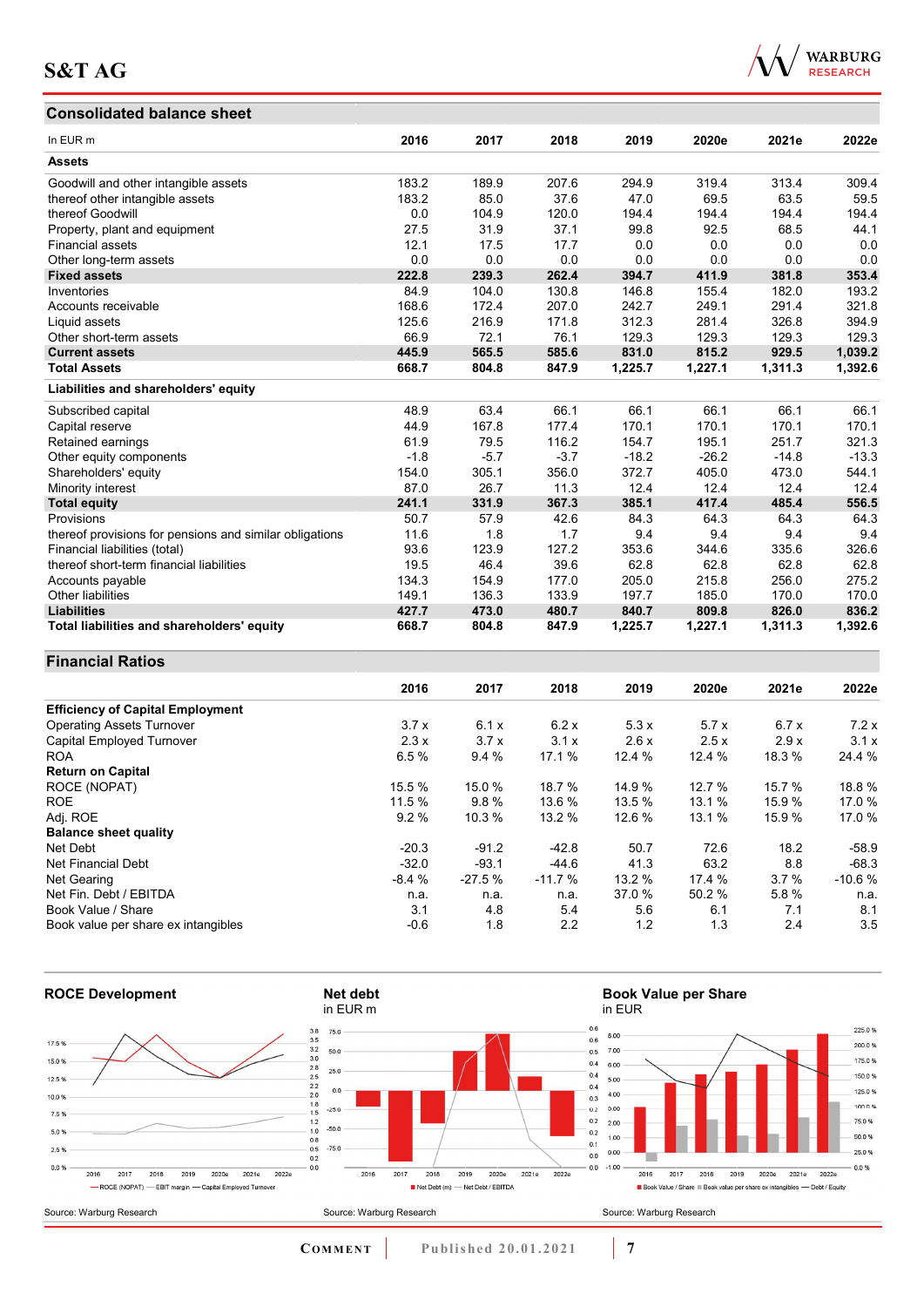## **Consolidated cash flow statement**

![](_page_7_Picture_2.jpeg)

| In EUR m                                               | 2016   | 2017    | 2018    | 2019    | 2020e   | 2021e   | 2022e   |
|--------------------------------------------------------|--------|---------|---------|---------|---------|---------|---------|
| Net income                                             | 20.4   | 29.4    | 48.5    | 49.5    | 52.0    | 71.4    | 87.8    |
| Depreciation of fixed assets                           | 3.5    | 7.4     | 8.2     | 25.9    | 30.8    | 33.6    | 34.4    |
| Amortisation of goodwill                               | 0.0    | 0.0     | 0.0     | 0.0     | 0.0     | 0.0     | 0.0     |
| Amortisation of intangible assets                      | 6.7    | 18.9    | 20.8    | 24.0    | 27.0    | 27.0    | 25.0    |
| Increase/decrease in long-term provisions              | 0.0    | 0.0     | $-0.1$  | $-31.9$ | 0.0     | 0.0     | 0.0     |
| Other non-cash income and expenses                     | $-1.4$ | $-19.3$ | $-21.3$ | $-7.6$  | $-30.0$ | $-10.0$ | 0.0     |
| Cash Flow before NWC change                            | 29.3   | 36.4    | 56.1    | 59.9    | 79.8    | 122.0   | 147.2   |
| Increase / decrease in inventory                       | 9.3    | $-17.9$ | $-4.1$  | $-1.4$  | $-8.6$  | $-26.6$ | $-11.2$ |
| Increase / decrease in accounts receivable             | $-1.5$ | 5.5     | $-23.1$ | 49.7    | $-6.4$  | $-42.3$ | $-30.4$ |
| Increase / decrease in accounts payable                | 20.3   | 15.2    | 2.1     | $-30.0$ | 7.1     | 40.2    | 19.2    |
| Increase / decrease in other working capital positions | 0.0    | 0.0     | 0.0     | 0.0     | 0.0     | 10.0    | 0.0     |
| Increase / decrease in working capital (total)         | 28.2   | 2.8     | $-25.1$ | 18.3    | $-8.0$  | $-18.7$ | $-22.4$ |
| Net cash provided by operating activities [1]          | 57.5   | 39.2    | 31.0    | 78.2    | 71.8    | 103.3   | 124.8   |
| Investments in intangible assets                       | $-6.0$ | $-17.5$ | $-18.1$ | $-18.6$ | $-21.0$ | $-21.0$ | $-21.0$ |
| Investments in property, plant and equipment           | $-3.5$ | $-11.8$ | $-7.7$  | $-8.5$  | $-8.5$  | $-9.5$  | $-10.0$ |
| Payments for acquisitions                              | 59.2   | $-11.8$ | $-50.4$ | $-40.5$ | $-53.5$ | $-5.0$  | 0.0     |
| <b>Financial investments</b>                           | 0.0    | 0.0     | 0.0     | 0.0     | 0.0     | 0.0     | 0.0     |
| Income from asset disposals                            | 3.2    | 1.1     | 1.1     | 2.3     | 0.0     | 0.0     | 0.0     |
| Net cash provided by investing activities [2]          | 53.1   | $-33.7$ | $-74.4$ | $-65.4$ | $-83.0$ | $-35.5$ | $-31.0$ |
| Change in financial liabilities                        | 39.8   | 28.8    | 1.2     | 128.1   | $-9.0$  | $-9.0$  | $-9.0$  |
| Dividends paid                                         | $-3.5$ | $-4.9$  | $-8.3$  | $-10.6$ | $-10.7$ | $-13.4$ | $-16.7$ |
| Purchase of own shares                                 | 0.0    | 0.0     | 0.0     | $-14.6$ | 0.0     | 0.0     | 0.0     |
| Capital measures                                       | 44.0   | 86.9    | 2.2     | 0.0     | 0.0     | 0.0     | 0.0     |
| Other                                                  | $-4.3$ | $-11.6$ | 0.0     | 0.0     | 0.0     | 0.0     | 0.0     |
| Net cash provided by financing activities [3]          | 75.9   | 99.2    | $-5.0$  | 102.9   | $-19.7$ | $-22.4$ | $-25.7$ |
| Change in liquid funds [1]+[2]+[3]                     | 186.5  | 104.7   | $-48.4$ | 115.7   | $-30.9$ | 45.4    | 68.1    |
| Effects of exchange-rate changes on cash               | 0.0    | 0.0     | 0.3     | 1.1     | 0.0     | 0.0     | 0.0     |
| Cash and cash equivalent at end of period              | 246.8  | 230.2   | 168.8   | 288.6   | 281.4   | 326.8   | 394.9   |

## **Financial Ratios**

| T THANGHU INANOS                     |         |         |         |         |         |         |         |
|--------------------------------------|---------|---------|---------|---------|---------|---------|---------|
|                                      | 2016    | 2017    | 2018    | 2019    | 2020e   | 2021e   | 2022e   |
| <b>Cash Flow</b>                     |         |         |         |         |         |         |         |
| <b>FCF</b>                           | 48.2    | 16.2    | 5.9     | 51.1    | 42.3    | 72.8    | 93.8    |
| Free Cash Flow / Sales               | 9.6%    | 1.8%    | 0.6%    | 4.5 %   | 3.5%    | 5.1%    | 6.1%    |
| <b>Free Cash Flow Potential</b>      | 29.9    | 47.0    | 67.7    | 82.2    | 94.3    | 113.5   | 126.4   |
| Free Cash Flow / Net Profit          | 330.4 % | 71.9 %  | 13.0 %  | 104.0 % | 82.9 %  | 104.0 % | 108.7 % |
| Interest Received / Avg. Cash        | 0.4%    | 0.3%    | 0.5%    | 0.5%    | 0.7%    | 0.2%    | 0.1%    |
| Interest Paid / Avg. Debt            | 6.0%    | 6.4%    | 4.9%    | 3.7%    | 2.8%    | 2.4%    | 2.4%    |
| <b>Management of Funds</b>           |         |         |         |         |         |         |         |
| Investment ratio                     | 1.9%    | 3.3%    | $2.6\%$ | 2.4%    | 2.4%    | 2.1%    | 2.0%    |
| Maint. Capex / Sales                 | 1.0%    | 1.7%    | 1.5%    | 1.4%    | 1.3%    | $1.1\%$ | 1.0%    |
| Capex / Dep                          | 92.4 %  | 111.1 % | 89.0 %  | 54.3 %  | 51.0%   | 50.4 %  | 52.2 %  |
| Avg. Working Capital / Sales         | 14.8 %  | 12.5%   | 11.9 %  | 10.4 %  | 9.5%    | 9.3%    | 10.3%   |
| Trade Debtors / Trade Creditors      | 125.5 % | 111.3 % | 117.0 % | 118.4 % | 115.4 % | 113.8 % | 116.9 % |
| <b>Inventory Turnover</b>            | 3.9x    | 5.5x    | 4.9x    | 4.9x    | 4.8x    | 4.9x    | 5.0x    |
| Receivables collection period (days) | 122     | 71      | 76      | 79      | 75      | 74      | 76      |
| Payables payment period (days)       | 146     | 100     | 100     | 105     | 105     | 104     | 104     |
| Cash conversion cycle (Days)         | 58      | 32      | 29      | 12      | 12      | 15      | 18      |

#### **CAPEX and Cash Flow**  in EUR m

![](_page_7_Figure_7.jpeg)

![](_page_7_Figure_8.jpeg)

 $\frac{1}{2018}$ 

 $\overline{2019}$ 2020e  $2021e$ 

## **Working Capital**

![](_page_7_Figure_10.jpeg)

Source: Warburg Research

**COMMENT** Published 20.01.2021 **8** 

2022e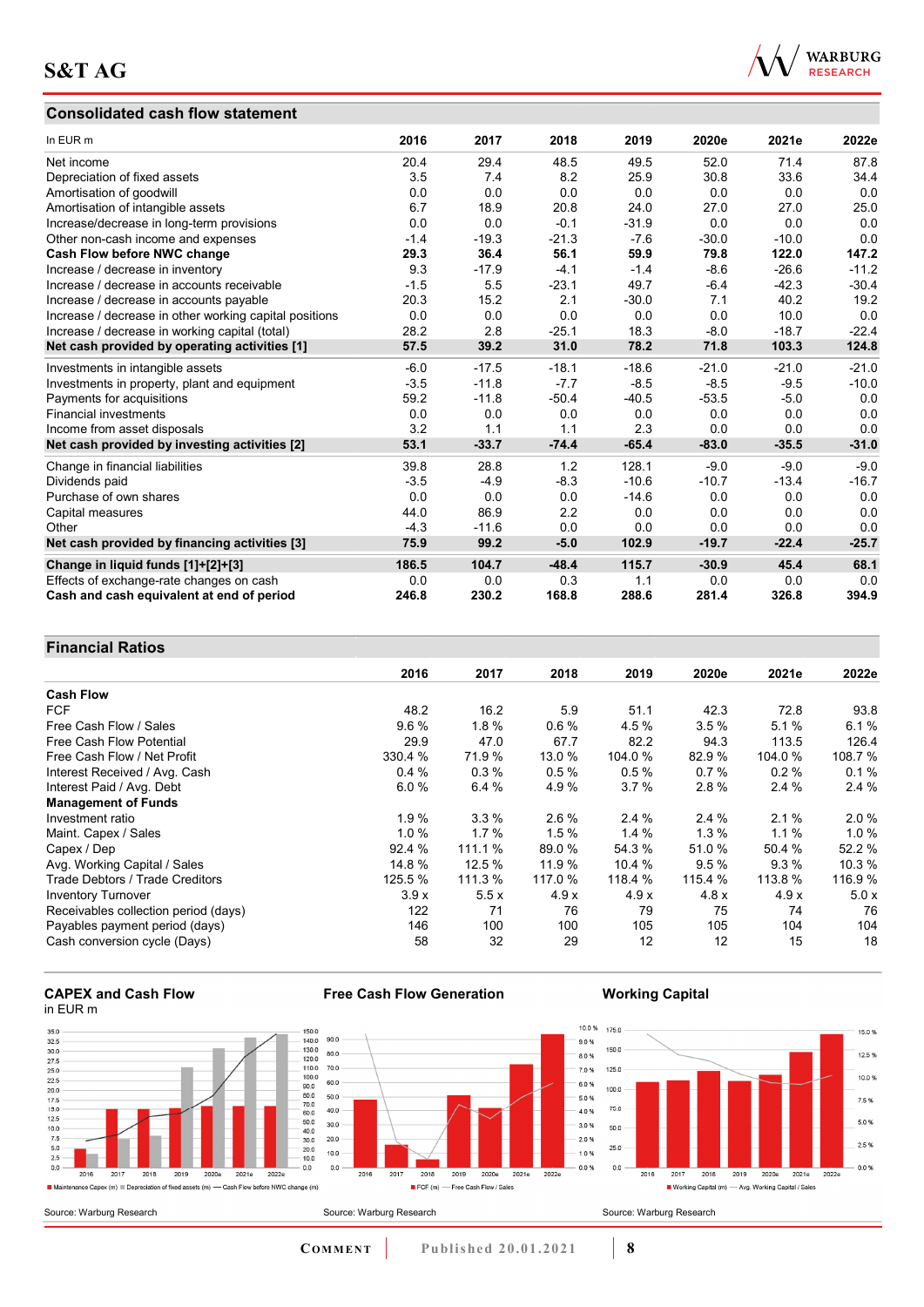![](_page_8_Picture_1.jpeg)

#### **LEGAL DISCLAIMER**

This research report ("investment recommendation") was prepared by the Warburg Research GmbH, a fully owned subsidiary of the M.M.Warburg & CO (AG & Co.) KGaA and is passed on by the M.M.Warburg & CO (AG & Co.) KGaA. It is intended solely for the recipient and may not be passed on to another company without their prior consent, regardless of whether the company is part of the same corporation or not. It contains selected information and does not purport to be complete. The investment recommendation is based on publicly available information and data ("information") believed to be accurate and complete. Warburg Research GmbH neither examines the information for accuracy and completeness, nor guarantees its accuracy and completeness. Possible errors or incompleteness of the information do not constitute grounds for liability of M.M.Warburg & CO (AG & Co.) KGaA or Warburg Research GmbH for damages of any kind whatsoever, and M.M.Warburg & CO (AG & Co.) KGaA and Warburg Research GmbH are not liable for indirect and/or direct and/or consequential damages. In particular, neither M.M.Warburg & CO (AG & Co.) KGaA nor Warburg Research GmbH are liable for the statements, plans or other details contained in these investment recommendations concerning the examined companies, their affiliated companies, strategies, economic situations, market and competitive situations, regulatory environment, etc. Although due care has been taken in compiling this investment recommendation, it cannot be excluded that it is incomplete or contains errors. M.M.Warburg & CO (AG & Co.) KGaA and Warburg Research GmbH, their shareholders and employees are not liable for the accuracy and completeness of the statements, estimations and the conclusions derived from the information contained in this investment recommendation. Provided a investment recommendation is being transmitted in connection with an existing contractual relationship, i.e. financial advisory or similar services, the liability of M.M.Warburg & CO (AG & Co.) KGaA and Warburg Research GmbH shall be restricted to gross negligence and wilful misconduct. In case of failure in essential tasks, M.M.Warburg & CO (AG & Co.) KGaA and Warburg Research GmbH are liable for normal negligence. In any case, the liability of M.M.Warburg & CO (AG & Co.) KGaA and Warburg Research GmbH is limited to typical, expectable damages. This investment recommendation does not constitute an offer or a solicitation of an offer for the purchase or sale of any security. Partners, directors or employees of M.M.Warburg & CO (AG & Co.) KGaA, Warburg Research GmbH or affiliated companies may serve in a position of responsibility, i.e. on the board of directors of companies mentioned in the report. Opinions expressed in this investment recommendation are subject to change without notice. All rights reserved.

#### **COPYRIGHT NOTICE**

This work including all its parts is protected by copyright. Any use beyond the limits provided by copyright law without permission is prohibited and punishable. This applies, in particular, to reproductions, translations, microfilming, and storage and processing on electronic media of the entire content or parts thereof.

#### **DISCLOSURE ACCORDING TO §85 OF THE GERMAN SECURITIES TRADING ACT (WPHG), MAR AND MIFID II INCL. COMMISSION DELEGATED REGULATION (EU) 2016/958 AND (EU) 2017/565**

The valuation underlying the investment recommendation for the company analysed here is based on generally accepted and widely used methods of fundamental analysis, such as e.g. DCF Model, Free Cash Flow Value Potential, NAV, Peer Group Comparison or Sum of the Parts Model (see also [http://www.mmwarburg.de/disclaimer/disclaimer.htm#Valuation\)](http://www.mmwarburg.de/disclaimer/disclaimer.htm#Valuation). The result of this fundamental valuation is modified to take into consideration the analyst's assessment as regards the expected development of investor sentiment and its impact on the share price.

Independent of the applied valuation methods, there is the risk that the price target will not be met, for instance because of unforeseen changes in demand for the company's products, changes in management, technology, economic development, interest rate development, operating and/or material costs, competitive pressure, supervisory law, exchange rate, tax rate etc. For investments in foreign markets and instruments there are further risks, generally based on exchange rate changes or changes in political and social conditions.

This commentary reflects the opinion of the relevant author at the point in time of its compilation. A change in the fundamental factors underlying the valuation can mean that the valuation is subsequently no longer accurate. Whether, or in what time frame, an update of this commentary follows is not determined in advance.

Additional internal and organisational arrangements to prevent or to deal with conflicts of interest have been implemented. Among these are the spatial separation of Warburg Research GmbH from M.M.Warburg & CO (AG & Co.) KGaA and the creation of areas of confidentiality. This prevents the exchange of information, which could form the basis of conflicts of interest for Warburg Research GmbH in terms of the analysed issuers or their financial instruments.

The analysts of Warburg Research GmbH do not receive a gratuity – directly or indirectly – from the investment banking activities of M.M.Warburg & CO (AG & Co.) KGaA or of any company within the Warburg-Group.

All prices of financial instruments given in this investment recommendation are the closing prices on the last stock-market trading day before the publication date stated, unless another point in time is explicitly stated.

M.M.Warburg & CO (AG & Co.) KGaA and Warburg Research GmbH are subject to the supervision of the Federal Financial Supervisory Authority, BaFin. M.M.Warburg & CO (AG & Co.) KGaA is additionally subject to the supervision of the European Central Bank (ECB).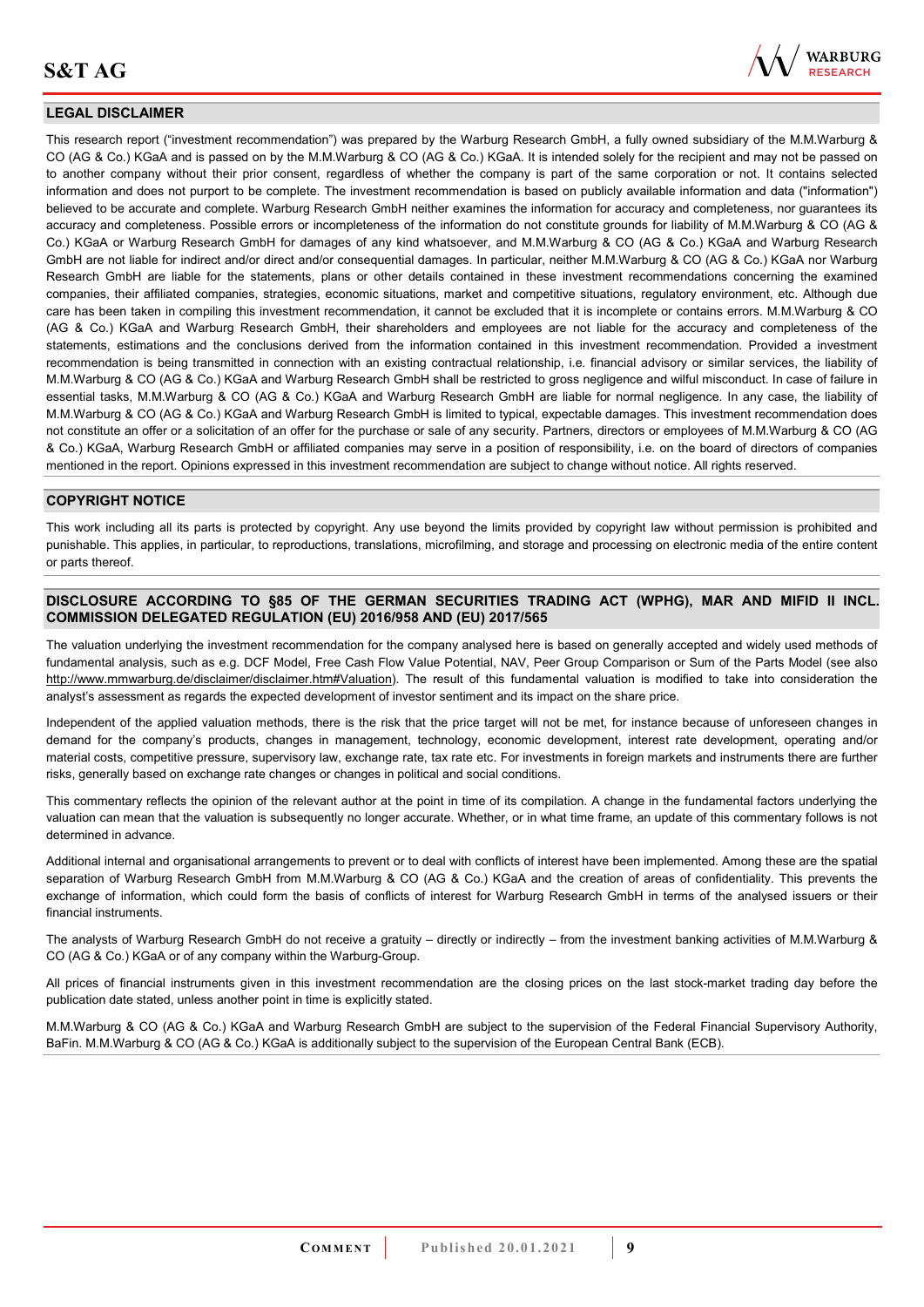![](_page_9_Picture_1.jpeg)

#### **SOURCES**

All **data and consensus estimates** have been obtained from FactSet except where stated otherwise.

The **Warburg ESG Risk Score** is based on information © 2020 MSCI ESG Research LLC. Reproduced by permission. Although Warburg Research's information providers, including without limitation, MSCI ESG Research LLC and its affiliates (the "ESG Parties"), obtain information (the "Information") from sources they consider reliable, none of the ESG Parties warrants or guarantees the originality, accuracy and/or completeness, of any data herein and expressly disclaim all express or implied warranties, including those of merchantability and fitness for a particular purpose. The Information may only be used for your internal use, may not be reproduced or redisseminated in any form and may not be used as a basis for, or a component, of any financial instruments or products indices. Further, none of the Information can in and of itself be used to determine which securities to buy or sell or when to buy or sell them. None of the ESG Parties shall have any liability for any errors or omissions in connection with any data herein, or any liability for any direct, indirect, special, punitive, consequential or any other damage (including lost profits) even if notified of the possibility.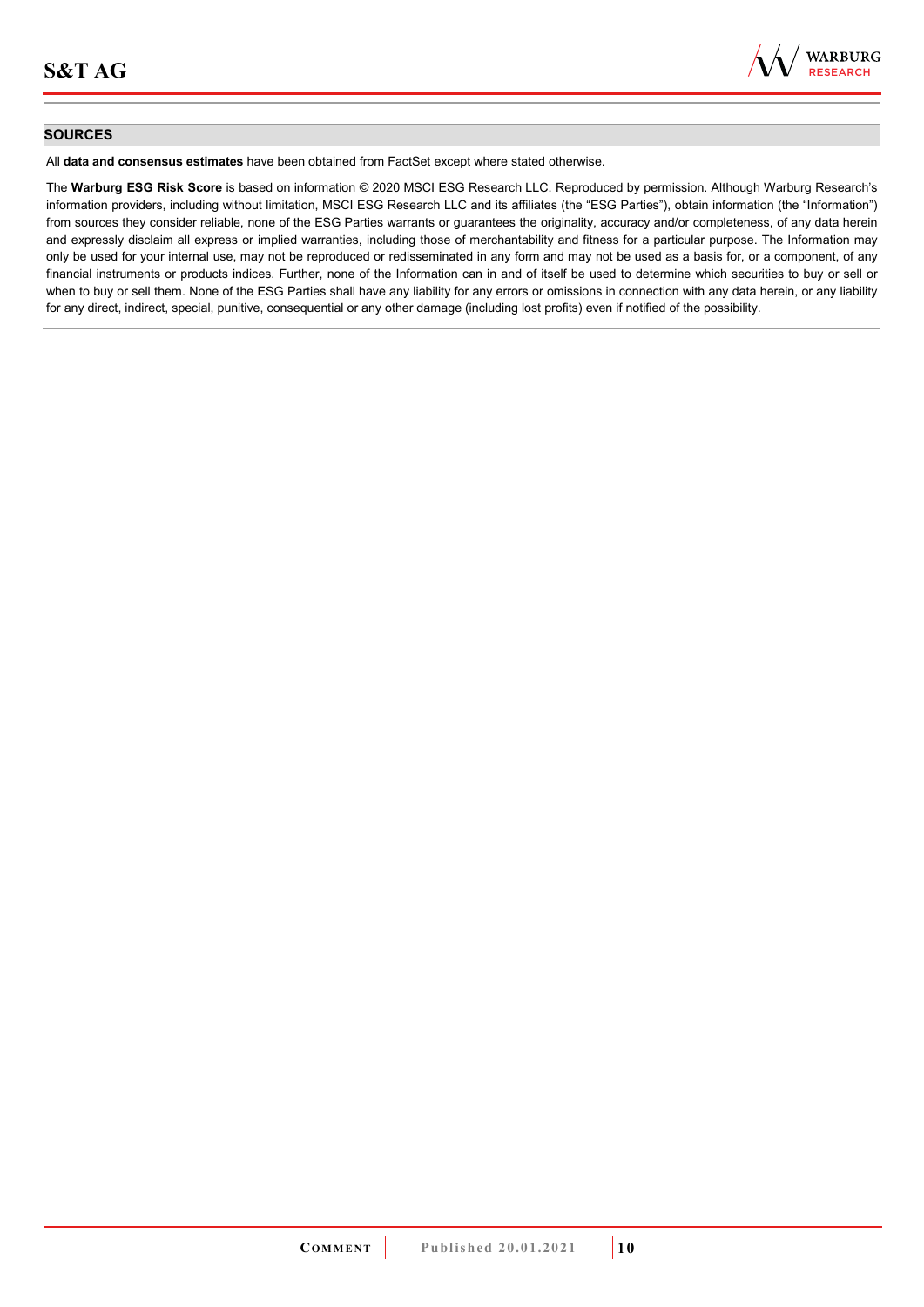**-4-** 

confidential business information.

![](_page_10_Picture_1.jpeg)

#### **Additional information for clients in the United States**

1. This research report (the "Report") is a product of Warburg Research GmbH, Germany, a fully owned subsidiary of M.M.Warburg & CO (AG & Co.)

KGaA, Germany (in the following collectively "Warburg"). Warburg is the employer of the research analyst(s), who have prepared the Report. The research analyst(s) reside outside the United States and are not associated persons of any U.S. regulated broker-dealer and therefore are not subject to the supervision of any U.S. regulated broker-dealer.

2. The Report is provided in the United States for distribution solely to "major U.S. institutional investors" under Rule 15a-6 of the U.S. Securities Exchange Act of 1934 by CIC.

3. CIC (Crédit Industriel et Commercial) and M.M. Warburg & CO have concluded a Research Distribution Agreement that gives CIC Market Solutions exclusive distribution in France, the US and Canada of the Warburg Research GmbH research product.

4. The research reports are distributed in the United States of America by CIC ("CIC") pursuant to a SEC Rule 15a-6 agreement with CIC Market Solutions Inc ("CICI"), a U.S. registered broker-dealer and a related company of CIC, and are distributed solely to persons who qualify as "Major U.S. Institutional Investors" as defined in SEC Rule 15a-6 under the Securities Exchange Act of 1934.

5. Any person who is not a Major U.S. Institutional Investor must not rely on this communication. The delivery of this research report to any person in the United States of America is not a recommendation to effect any transactions in the securities discussed herein, or an endorsement of any opinion expressed herein.

#### **Reference in accordance with section 85 of the German Securities Trading Act (WpHG) and Art. 20 MAR regarding possible conflicts of interest with companies analysed:**

- **-1-** Warburg Research, or an affiliated company, or an employee of one of these companies responsible for the compilation of the research, hold a **share of more than 5%** of the equity capital of the analysed company.
- **-2-**  Warburg Research, or an affiliated company, within the last twelve months participated in the **management of a consortium** for an issue in the course of a public offering of such financial instruments, which are, or the issuer of which is, the subject of the investment recommendation.
- **-3-** Companies affiliated with Warburg Research **manage financial instruments**, which are, or the issuers of which are, subject of the investment recommendation, in a market based on the provision of buy or sell contracts.

MMWB, Warburg Research, or an affiliated company, reached an agreement with the issuer to provide **investment banking and/or investment services** and the relevant agreement was in force in the last 12 months or there arose for this period, based on the relevant agreement, the obligation to provide or to receive a service or compensation - provided that this disclosure does not result in the disclosure of

- **-5-** The company compiling the analysis or an affiliated company had reached an **agreement on the compilation of the investment recommendation** with the analysed company.
- **-6a-** Warburg Research, or an affiliated company, holds a **net long position of more than 0.5%** of the total issued share capital of the analysed company.
- **-6b-** Warburg Research, or an affiliated company, holds a **net short position of more than 0.5%** of the total issued share capital of the analysed company.
- **-6c-** The issuer holds shares of more than 5% of the total issued capital of Warburg Research or an affiliated company.
- **-7-** The company preparing the analysis as well as its affiliated companies and employees have **other important interests** in relation to the analysed company, such as, for example, the exercising of mandates at analysed companies.

| Company           |   | Disclosure Link to the historical price targets and rating changes (last 12 months) |
|-------------------|---|-------------------------------------------------------------------------------------|
| <b>S&amp;T AG</b> | h | http://www.mmwarburg.com/disclaimer/disclaimer_en/AT0000A0E9W5.htm                  |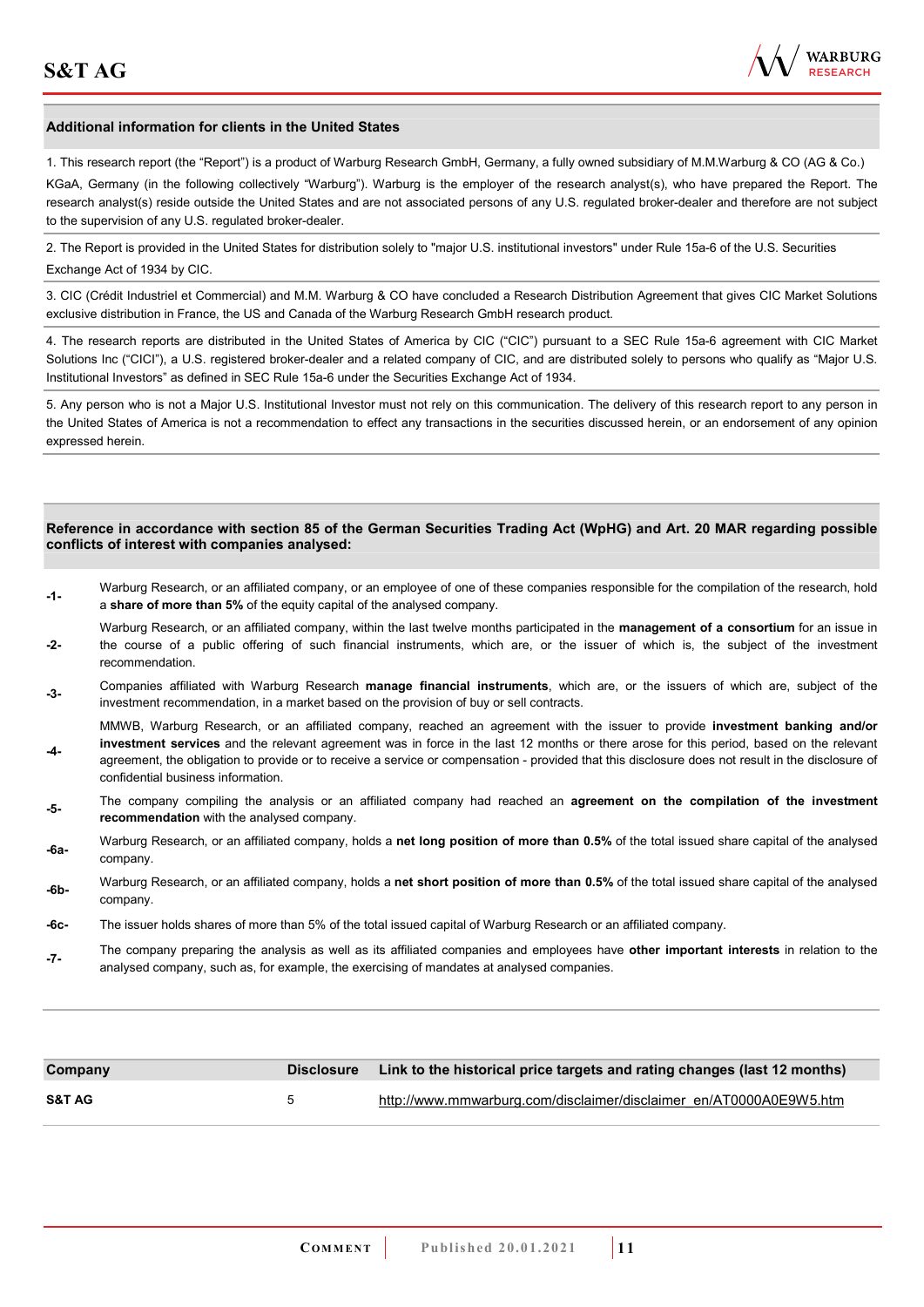![](_page_11_Picture_1.jpeg)

#### **INVESTMENT RECOMMENDATION**

Investment recommendation: expected direction of the share price development of the financial instrument up to the given price target in the opinion of the analyst who covers this financial instrument.

| -B-               | Buy:                     | The price of the analysed financial instrument is expected to rise over the next 12 months.                  |  |
|-------------------|--------------------------|--------------------------------------------------------------------------------------------------------------|--|
| -H-               | Hold:                    | The price of the analysed financial instrument is expected to remain mostly flat over the next 12<br>months. |  |
| -S-               | Sell:                    | The price of the analysed financial instrument is expected to fall over the next 12 months.                  |  |
| $\alpha$ $\alpha$ | <b>Rating suspended:</b> | The available information currently does not permit an evaluation of the company.                            |  |

#### **WARBURG RESEARCH GMBH – ANALYSED RESEARCH UNIVERSE BY RATING**

| Rating           | <b>Number of stocks</b> | % of Universe  |
|------------------|-------------------------|----------------|
| <b>Buy</b>       | 129                     | 63             |
| Hold             | 60                      | 29             |
| Sell             | 8                       | $\overline{4}$ |
| Rating suspended | 7                       | 3              |
| <b>Total</b>     | 204                     | 100            |

### **WARBURG RESEARCH GMBH – ANALYSED RESEARCH UNIVERSE BY RATING …**

**… taking into account only those companies which were provided with major investment services in the last twelve months.** 

| Rating           | <b>Number of stocks</b> | % of Universe |
|------------------|-------------------------|---------------|
| Buy              | 37                      | 80            |
| Hold             | 6                       | 13            |
| Sell             | 0                       | 0             |
| Rating suspended | 3                       |               |
| <b>Total</b>     | 46                      | 100           |

## **PRICE AND RATING HISTORY S&T AG AS OF 20.01.2021**

![](_page_11_Figure_11.jpeg)

Markings in the chart show rating changes by Warburg Research GmbH in the last 12 months. Every marking details the date and closing price on the day of the rating change.